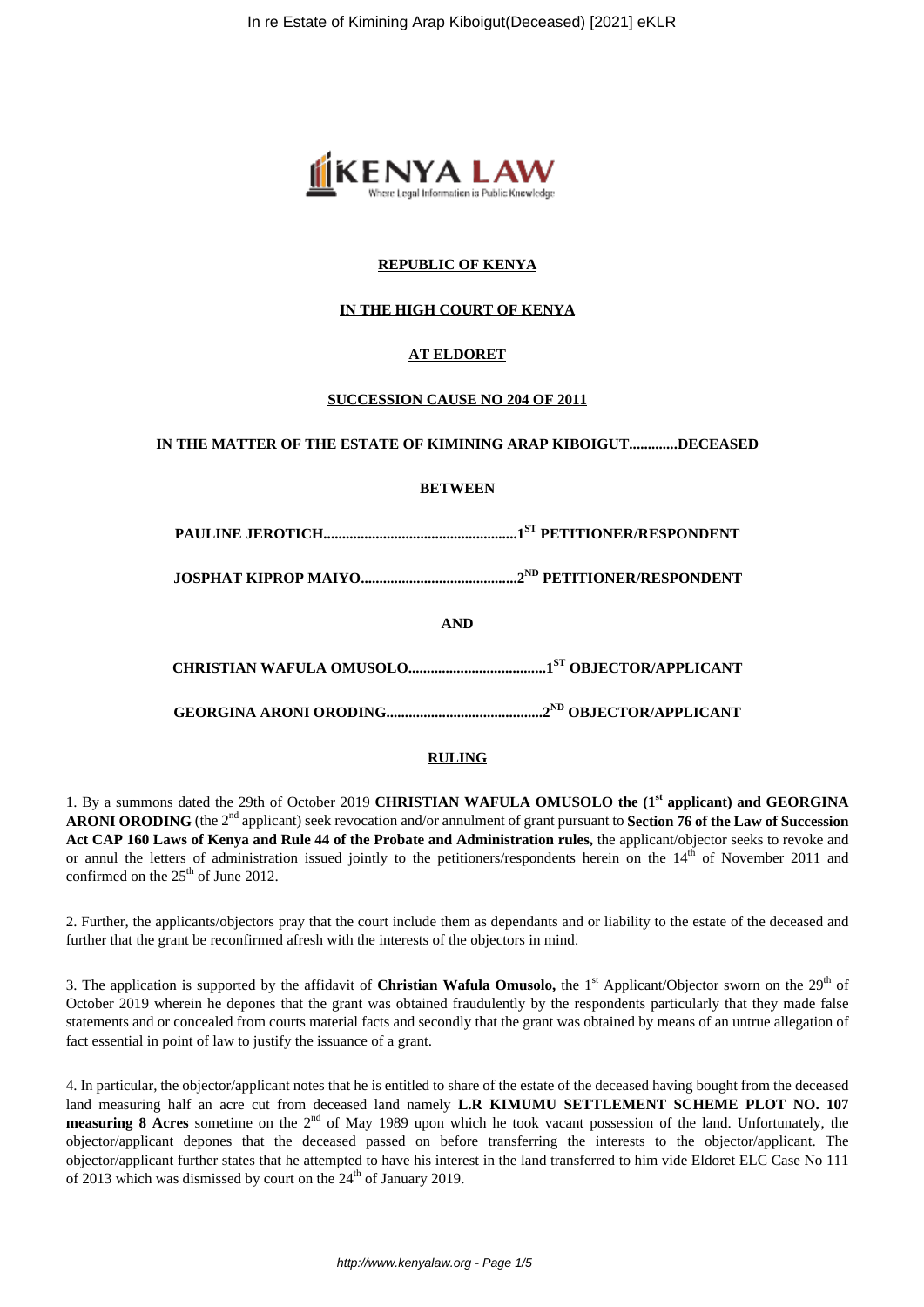5. He therefore avers that the failure to include him as a beneficiary is likely to prejudice his interest in the land and he risks losing the said land. The objectors/petitioners have filed their statements, list of witnesses and documents dated the 23<sup>rd</sup> of December 2019 with instructions to serve the same upon petitioners.

6. From the record of proceedings that the respondents/petitioners have on numerous occasions not appeared before court nor filed their responses despite being directed to do so and or being served with papers. I note that, the respondents/petitioners did not appear before court on the  $10^{th}$  of December 2019,  $17^{th}$  of December 2019,  $8^{th}$  of March 2021 and  $19^{th}$  of April 2021 despite being served on the 8<sup>th</sup> of January 2020 and further failed to appear for hearing despite being served with copies of hearing notice dated the  $8<sup>th</sup>$  of March 2021 on the 19<sup>th</sup> of March 2019. (Affidavit of service have been attached).

7. The only reasonable inference to draw is that these are deliberate efforts to frustrate and or waste the court's time which the court ought not accept.

#### **Objectors Statement**

8. The objector filed his statement on the 23<sup>rd</sup> of December 2019 wherein he reiterated the contents of the supporting affidavit. The Objector noted that he and his wife, the  $2<sup>nd</sup>$  objector/applicant entered into a land sale agreement with the deceased wherein the deceased sold to the Objector's half an acre of his land parcel *KIMUMU SETTLEMENT SCHEME PLOT No.107* at an agreed price of Kshs.20,000 which the objectors paid in full.

9. The objector points out that the seller gave them vacant possession of the bought land and they have been in occupation of the said land since 1989 to date. They have also constructed semi-permanent structures on the portion of land that have tenants. The objectors further stated that the deceased was required to cause a smooth transfer of the land but died prior to effecting the said transfer.

10. Upon his death, the applicants claim that the petitioners filed the succession cause bit failed to include them as beneficiaries and or liability to the estate herein prompting the objection proceedings herein.

Prior to the objection proceedings, the applicants indicate that they filed a claim for adverse possession before the **E& L Court vide ELC Case No 111 of 2013** but the same was dismissed and the petitioners/respondents have filed eviction proceedings pursuant to orders made by the Environment and Land Court.

11. The Objectors/applicants therefore note that they are apprehensive that they are in imminent danger of being evicted from the suit property unless their interests and or claim to the suit land are protected herein.

#### **Analysis and Determination**

12. The only issue for determination is whether the objectors/applicants have made a case for the revocation of grant issued to the petitioners/respondents. The objection is predicated on *Section 76 of the Law of Succession Act, Cap 160, Laws of Kenya* and *Rule 44 of the probate and Administration Rules*, which provides that:

#### **"76. Revocation or annulment of grant**

**A grant of representation, whether or not confirmed, may at any time be revoked or annulled if the court decides, either on application by any interested party or of its own motion—**

**(a) that the proceedings to obtain the grant were defective in substance;**

**(b) that the grant was obtained fraudulently by the making of a false statement or by the concealment from the court of something material to the case;**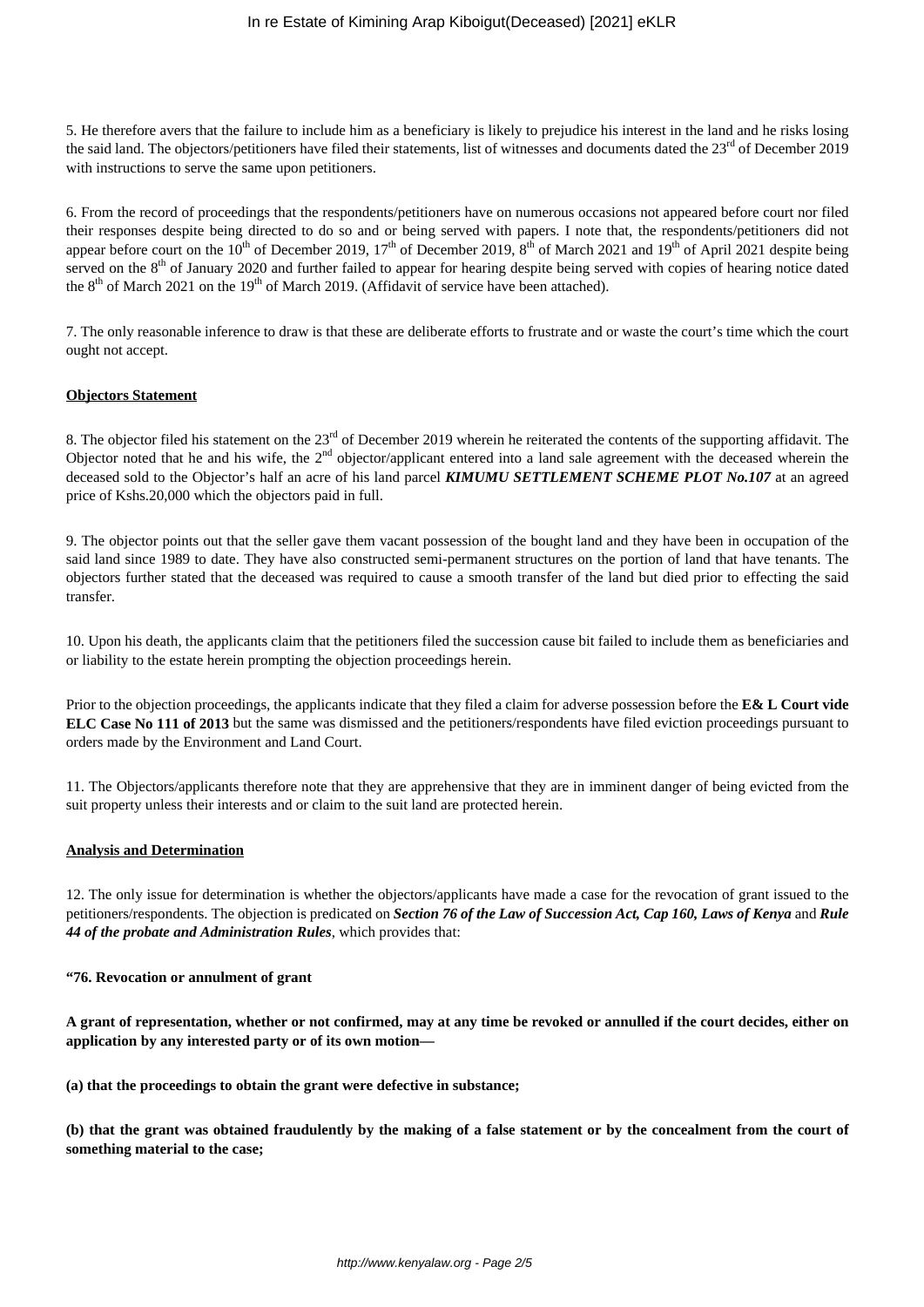**(c) that the grant was obtained by means of an untrue allegation of a fact essential in point of law to justify the grant notwithstanding that the allegation was made in ignorance or inadvertently;**

**(d) that the person to whom the grant was made has failed, after due notice and without reasonable cause either—**

**(i) to apply for confirmation of the grant within one year from the date thereof, or such longer period as the court order or allow; or**

**(ii) to proceed diligently with the administration of the estate; or**

**(iii) to produce to the court, within the time prescribed, any such inventory or account of administration as is required by the provisions of paragraphs (e) and (g) of section 83 or has produced any such inventory or account which is false in any material particular; or**

**(e) that the grant has become useless and inoperative through subsequent circumstances."**

13. On the other hand, Rule 44 provides:

#### **44. Revocation or annulment of grant**

**(1) Where any person interested in the estate of the deceased seeks pursuant to the provisions of section 76 of the Act to have a grant revoked or annulled he shall, save where the court otherwise directs, apply to the High Court for such relief by summons in Form 107 and, where the grant was issued through the High Court, such application shall be made through the registry to which and in the cause in which the grant was issued or, where the grant was issued by a resident magistrate, through the High Court registry situated nearest to that resident magistrate's registry.**

**(2) There shall be filed with the summons an affidavit of the applicant in Form 14 for revocation or annulment identifying the cause and the grant and containing the following particulars so far as they are known to him—**

**(a) whether the applicant seeks to have the grant revoked or annulled and the grounds and facts upon which the application is based; and**

**(b) the extent to which the estate of the deceased has been or is believed to have been administered or to remain unadministered, together with any other material information.**

**(3) The summons and affidavit shall without delay be placed by the registrar before the High Court on notice in Form 70 to the applicant for the giving of directions as to what persons (if any) shall be served by the applicant with a copy of the summons and affidavit and as to the manner of effecting service; and the applicant, upon the giving of directions, shall serve each of the persons so directed to be served with a notice in Form 68, and every person so served may file an affidavit stating whether he supports or opposes the application and his grounds therefor.**

**(4) When the persons (if any) so directed to be served (or such of them as the applicant has been able to serve) have been served with a copy of the proceedings, the matter shall be placed before the High Court on notice by the court to the applicant and to every person so served, and the court may either proceed to determine the application or make such other order as it sees fit.**

**(5) Where the High Court requires that notice shall be given to any person of its intention of its own motion to revoke or annual a grant on any of the grounds set out in section 76 of the Act the notice shall be in Form 69 and shall be served on such persons as the court may direct.**

14. Under section 76, a court may revoke a grant based on the grounds listed above. The revocation may be on courts own motion or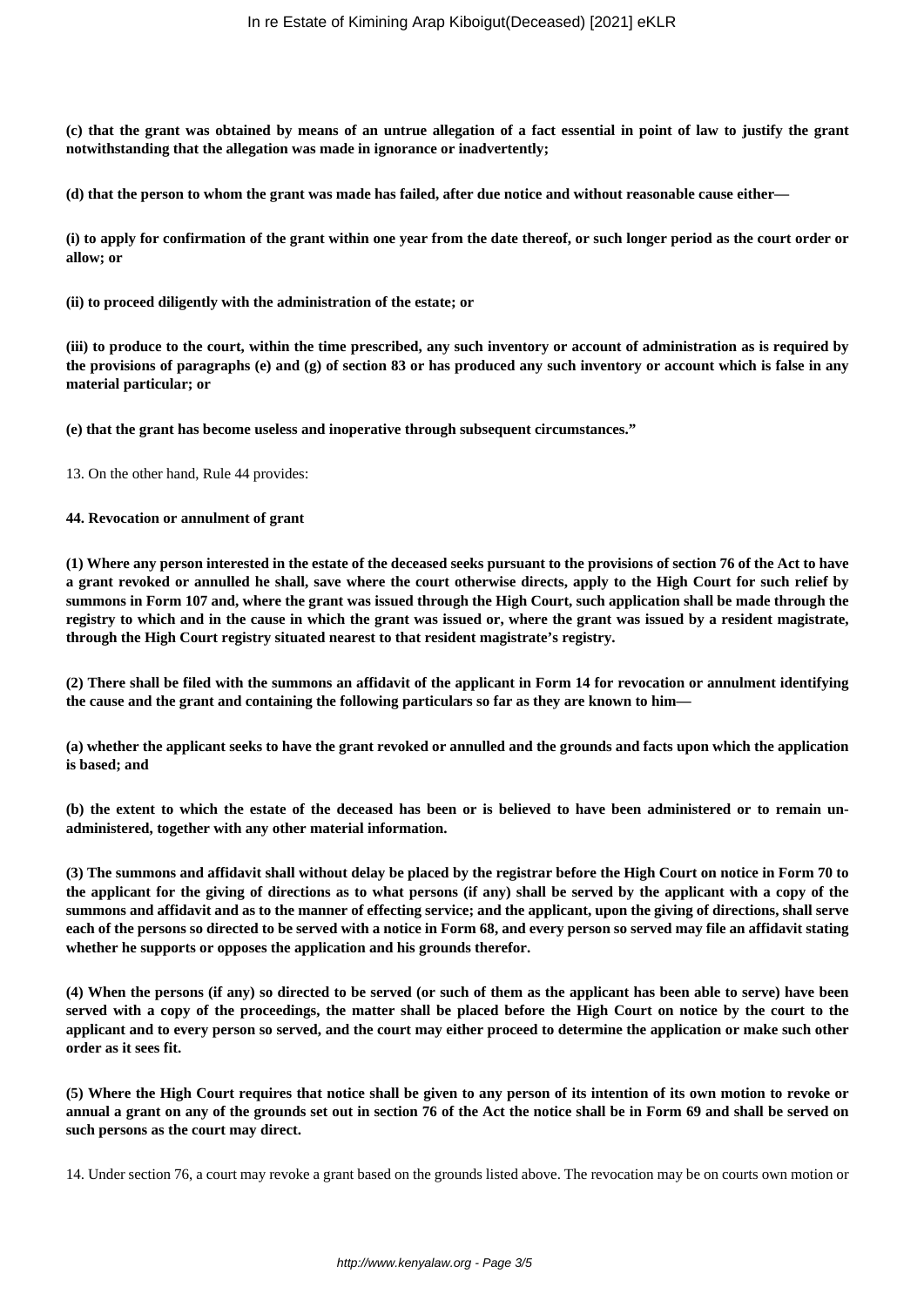on the application of a party. Generally, there are three grounds upon which a grant may be revoked:

a. Where the process was defective, either because some mandatory procedural step was omitted, or the persons applying for representation was not competent or suitable for appointment, or the deceased died testate having made a valid will and then a grant or letters of administration intestate was made instead of a grant of probate, or *vice versa*. It could also be that the process was marred by fraud and misrepresentation or concealment of matter, such as where some survivors are not disclosed or the applicant lies that he or she is a survivor when he/she is not, among other reasons. The above ground has been used by courts to revoke grant in a litany of cases including *Mwathi v Mwathi & Another 1 EA 229, In the Matter of the Estate of Mwaura Mutungu alias Mwaura Gichingo Mbura alias Mwaura Mbura Nairobi High Court Succession Cause Number 935 of 2003 and Musa v Musa, 2002 1 EA 182*.

b. Where the grant was obtained procedurally, but the administrator, thereafter, got into problems with the exercise of administration, such as where he or she fails to apply for confirmation of grant within the time allowed, or he or she fails to proceed diligently with administration, or fails to render accounts as and when required. For example, *In the Matter of the Estate of Mohamed Musa, Mombasa High Court Succession Cause No.9 of 1997*, the court revoked grant because the administrators had not kept any records of account of their administration.

c. Where the grant has become useless and inoperative following subsequent circumstances, such as where a sole administrator dies leaving behind no administrator to carry on the exercise, or where the sole administrator loses the soundness of his mind for whatever reason or even becomes physically infirm to an extent of being unable to carry out his or her duties as administrator, or the sole administrator is adjudged bankrupt and, therefore, becomes unqualified to hold any office of trust.

15. A court therefore faced with an application for revocation of grant may make such orders as it deems fit and just, given the circumstances of the case. *In the Matter of the Estate of Esther Wanjiru Mucheru (deceased), Nairobi High Court Succession Cause No.1996 of 1999,* the court noted that Section 76 of the Law of Succession Act is discretionary in that it gives the court discretion whether to revoke or annul a grant.

16. Moreover, it is the duty of the applicant to prove that any of the grounds set out under Section 76 has been committed before the court can revoke a grant already issued. *This position was adopted by court in Kennedy Opiche Olela v William Ogida Ochuodho & another [2014] eKLR*.

In the instant case, the application for revocation is predicated on the ground that the respondents fraudulently made false statements and or concealed from court material facts, being, that the applicant/objector had purchased a portion of land from the deceased prior to his death. In this regard, the objectors/applicants have attached a sale agreement marked CWO-6 dated the 2<sup>nd</sup> of May 1989 between the deceased **Kimining Arap Kibuigut** and the Objectors/applicants. The agreement is in relation to the suit property namely *KIMUMU SETTLEMENT SCHEME Plot No. 107*. Moreover, the sale agreement was witnessed by among others **Samwel Kimining**, son to the deceased.

17. The applicant's contention is that the petitioners/respondents were aware of this fact and in fact held several meetings with all purchasers and or persons living on the suit property on the way forward including filing if a succession proceeding in respect of the estate. In fact, the objectors/applicants aver that they agreed together with the petitioners/respondents and other purchasers and people living on the suit property to survey the land so as to establish and demarcate boundaries. To this end, the Objectors/applicants note that they contributed survey fees, succession fees and all other appurtenant costs whereby the land was surveyed and respective portions well marked out on the ground. To buttress this point, the objectors/applicants have attached minutes of a meeting held on the 19<sup>th</sup> of March 2005 between the petitioners/respondents and objectors/applicants and other people wherein it was agreed each person to pay Kshs. 555/= for survey and succession matters.

18. There are also numerous letters from administrative unit including police and district officers indicating that the Objectors/applicants purchased land from the deceased. There is also a letter from the 2nd Petitioner/respondent **Josephat Kiprop** dated the  $23<sup>rd</sup>$  of October 2014 wherein he indicates a willingness to the revocation so as to give the petitioners land they bought from the deceased.

19. The objectors have explained that their attempts to have their interests taken into account failed when their case in ELC Cause No 111 of 2013 was dismissed. I take note of the fact that the case was brought as a claim for adverse possession but the same was